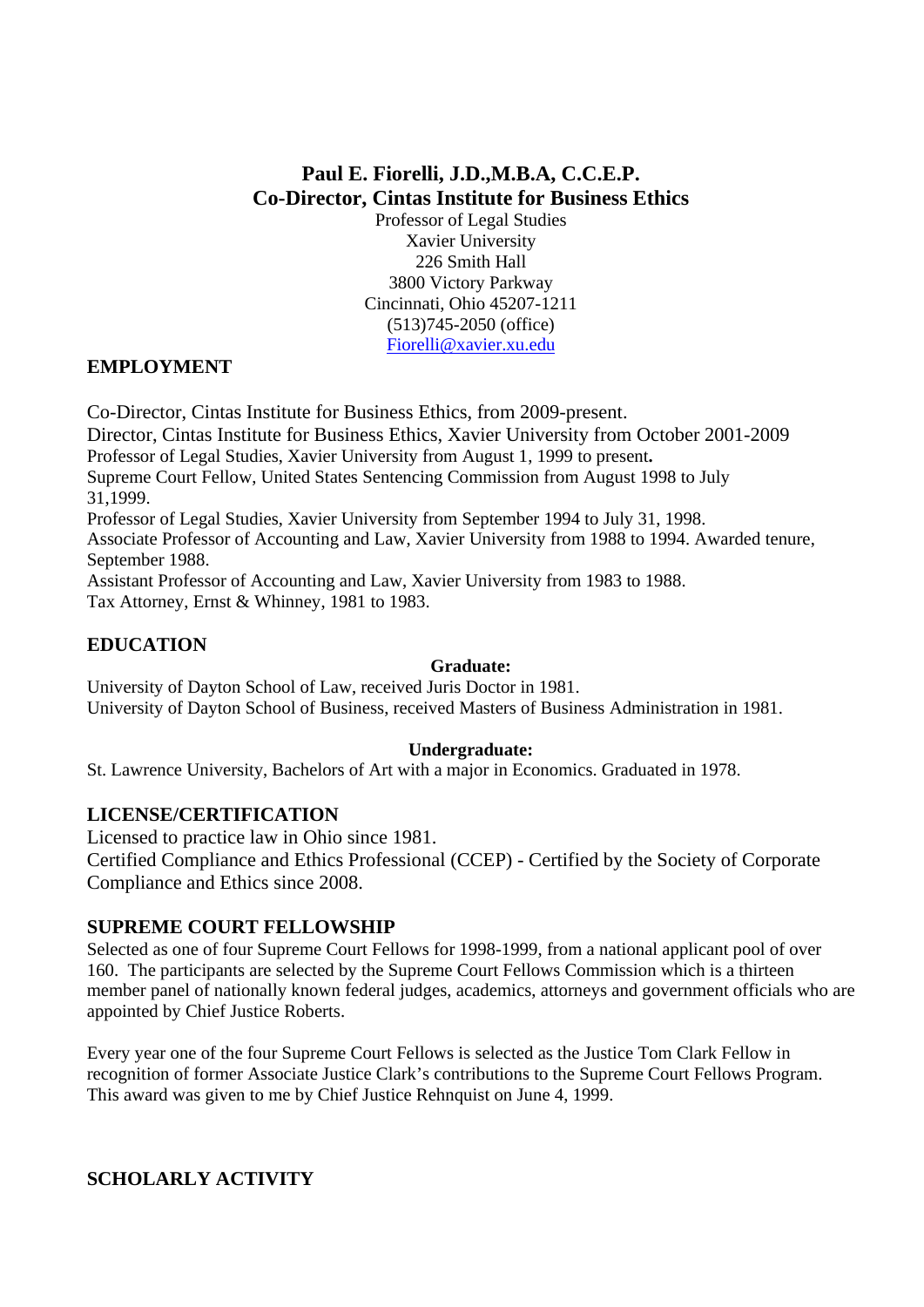## **BOOK**

 *The Federal Sentencing Guidelines: Guidelines for Internal Auditors,* co-authored with Dr. Cynthia J. Rooney, was published in 1996 by the Institute of Internal Auditors Research Foundation.

## **ETHICS RELATED ARTICLES (within the past 10 years)**

- Paul Fiorelli, *Dodd-Frank Whistleblower Bounties v. Federal Sentencing Guidelines for Organizations: Which is the Better Model for Prevent "Moral Meltdowns"?* (forthcoming in 2015, Revue internationale de la compliance et de l'éthique des affaires).
- Paul Fiorelli. *The Ethics of Downsizing,* 6-8 (January/February 2014) Ethikos.
- Paul Fiorelli, *A Tribute to Carol Marshall: The Ethics Community has Lost a Leading Light,* 69-74 (March/April 2013) Compliance & Ethics Professional.
- Paul Fiorelli, *Business Ethics The Sentencing Guidelines: Are they Still Relevant*, Vol. 16, Issue 2, February 2009 (pp. 1-5). The Federal Ethics Report.
- Ann Marie Tracey and Paul Fiorelli, *Small Business: Big Ethics*, Ohio Lawyer 15-17(March/April 2009).
- Paul Fiorelli and Ann Marie Tracey, *The "Value" of "Values" in Small Business: Compliance and Ethics Programs for "The Rest of Us*", 33 U. Dayton L. Rev. 204-224 (2008).
- Paul Fiorelli, Beyond Compliance? Journal of Health Care Compliance 21-24, 69-71 (July-August, 2007).
- Paul Fiorelli and Ann Marie Tracey, *Why Comply? Organizational Guidelines Offer a Safer Harbor in the Storm*, 32 Journal of Corporation Law 467-490 (Spring 2007).
- Paul Fiorelli, *How to "Pump Up" Your Organization's "Ethical Muscle Memory"*, Journal of Health Care Compliance 23-26, 78 (May-June, 2006).
- Ann Marie Tracey and Paul Fiorelli, *Throwing the Book[er] at Congress: The Constitutionality and Prognosis of the Federal Sentencing Guidelines and Congressional Control in Light of United States v. Booker,* 2005 Mich. St. L. Rev. 1199-1233 (Fall, 2005).
- Fiorelli, *Will U.S. Sentencing Commission Amendments Encourage a New Ethical Culture Within Organizations,* 39 Wake Forest University Law Review 565-586 (Fall 2004).
- Tracey and Fiorelli, *Nothing Concentrates the Mind like the Prospect of a Hanging: the Criminalization of the Sarbanes-Oxley Act,* 25 University of Northern Illinois Law Review 125- 150 (Fall 2004).

# **PRESENTATIONS (previous 4 years)**

### **2014:**

"Why Good People Do Bad Things: Viewing Ethics Through the Lens of Film", Institute of Business Ethics (London, England, March 4, 2014).

"Regulatory Issues: Why Compliance is Important", (Universie De Cergy-pontoise, Faculte de DROIT, March 7, 2014)

"Generational Ethics: A Battle of the Ages", Annual Meeting of the Society of Corporate Compliance and Ethics (Chicago, Illinois, September 14, 2014).

### **2013:**

"The History of Whistleblowers from the Civil War to Dodd-Frank", Annual Meeting of the Society of Corporate Compliance and Ethics (Washington, D.C., October 7, 2013).

"The Value of Values: Why We Should Care About Ethics" Annual Meeting of the Ethics and Compliance Officer Association, (Chicago, September 27, 2013).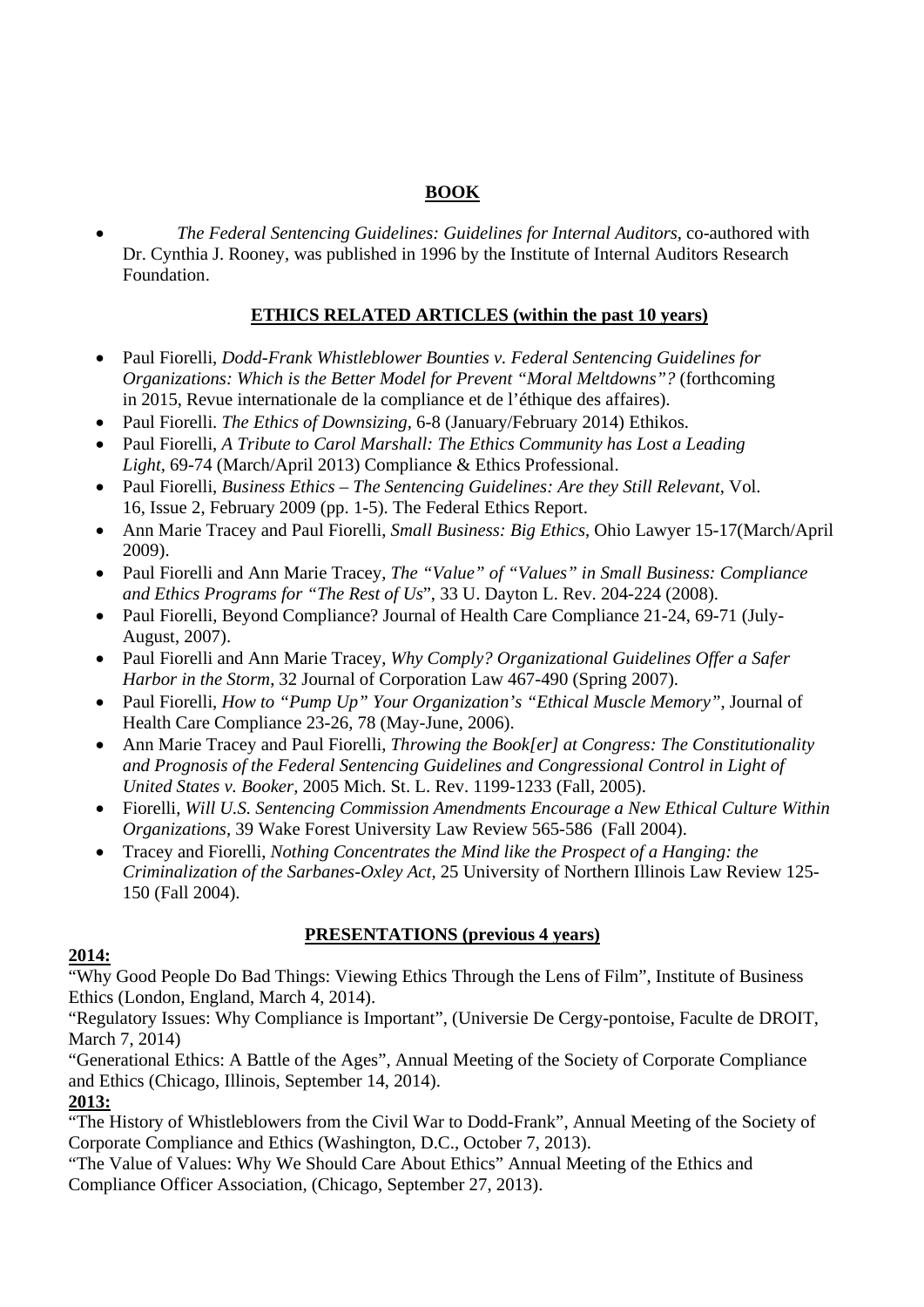"The Value of Values: Why We Should Care About Ethics" Institute of Business Ethics (London, England, February 26, 2013).

## **2012:**

Keynote Speaker at the Annual Meeting of the Defense Industry Initiative (Washington, D.C., June 21, 2012).

"Why Good People Do Bad Things", Annual Meeting of the Construction Industry Ethics and Compliance Initiative (Washington, D.C., May 2, 2012).

"Combatting Culture Conflicts: Johnson & Johnson's Credo Applied to Past and Present Crises", presentation to the University of Illinois - Chicago Executive MBA (Chicago, Illinois, April 27, 2012). **2011:**

"Comparing the U.K. Bribery Act and the Federal Sentencing Guidelines for Organizations" at the annual meeting of the Academy of Legal Studies in Business (San Francisco, August 13, 2011).

Combatting Culture Conflicts: Johnson & Johnson's Credo Applied to Past and Present Crises" at the annual meeting of the Ethics and Compliance Officer Association (Seattle, Washington, on September 22, 2011).

"The Value of Values at BP", presented to BP's Ethical Leadership Team (Chicago, Illinois, September 21, 2011).

"Just Because its Legal, Doesn't Mean its Ethical" at the annual meeting of the Society of Corporate Compliance and Ethics (Las Vegas, Nevada on September 12, 2011).

"Generational Diversity: Winning at the Workplace" at the annual meeting of the Higher Education Compliance Conference (Austin, Texas on June 13, 2011).

# **TEACHING**

For the past 5 years I have taught these courses:

BLAW300 – Legal Environment of Business – every Fall and Spring

International BLAW300 – once a year, every summer

BUAD600 – Law and Ethics in Business for MBAs- Every Fall, Spring and Summer

XMBA – Law and Ethics in Business for Executive MBAs – once a year.

BUAD609 – Business Ethics Through Film – once a year, every summer.

BUAD681 – International Ethics in London and Paris, once a year, each Spring.

# **TEACHING AWARDS AND ACCOMPLISHMENTS**

2004 Dean's Award for Excellence in Teaching (May, 2004)

2003 Dean's Award for Excellence in Teaching (May, 2003)

2002 GE-MBA Professor of the Year Award (May, 2002).

1999 Executive MBA Professor of the Year Award (May, 1999).

1997 Executive MBA Professor of the Year Award (May, 1997).

1996-1997 Delta Sigma Pi, College of Business Teacher of the Year Award (April, 1997).

1994-1995 Delta Sigma Pi, College of Business Teacher of the Year Award (April, 1995).

1992 Executive MBA Teacher of the Year Award (May, 1992).

# **UNIVERSITY SERVICE (past 9 years)**

Rank and Tenure Committee: 2004-2008, 2010-2013 Mission and Identity Discernment Group: 2007 to 2008 Higher Learning Commission: Community Engagement Subcommittee 2009-2011. Faculty Representative to the President's Administrative Council: 2004 to 2005